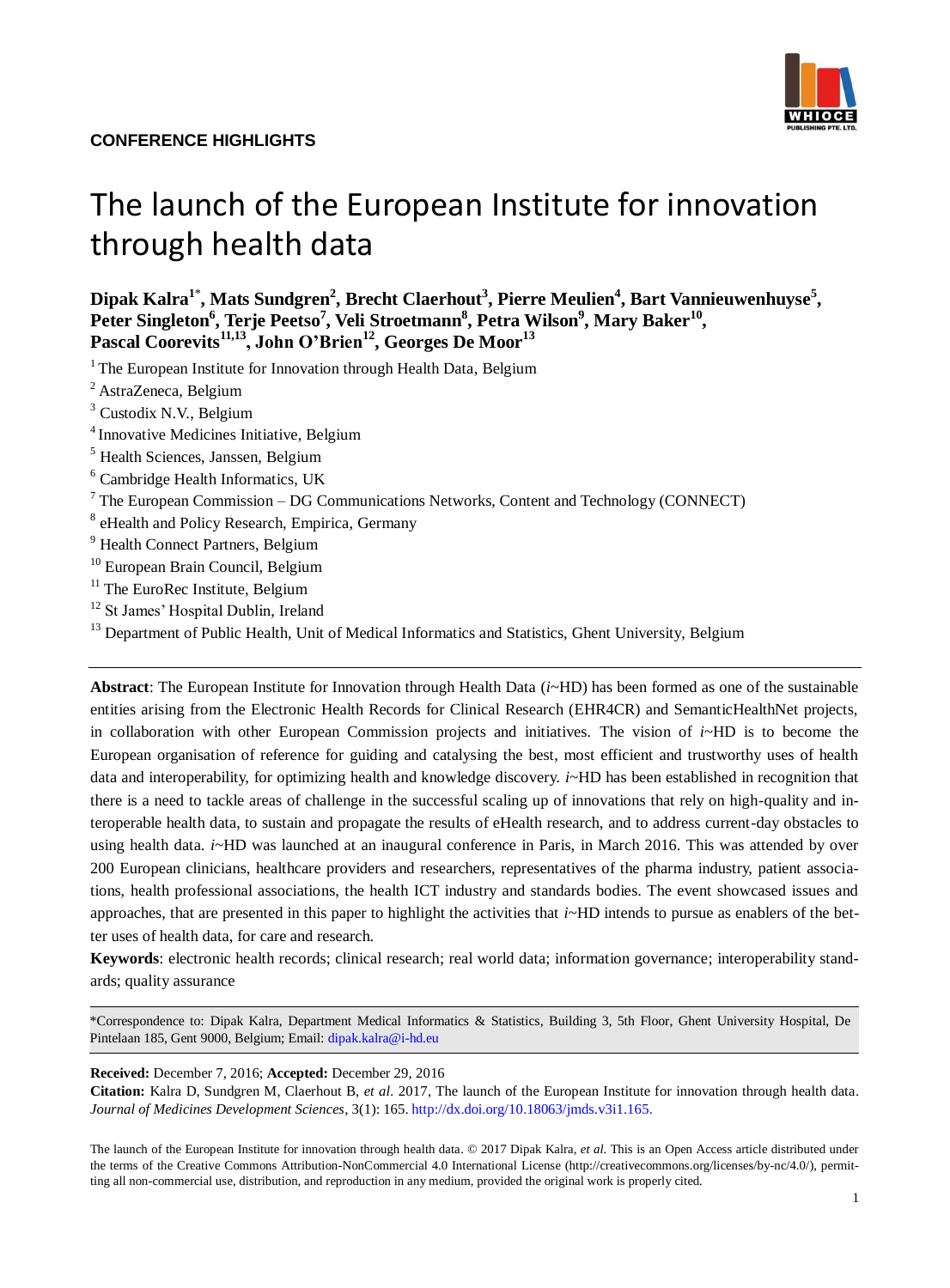## **1. Introduction**

s electronic health record (EHR) systems proliferate across large and small healthcare organisations, such as hospitals and general practices, and providers migrate from paper to electronic systems for routine clinical documentation, there is an increasing wealth of fine-grained health data that can support better quality patient care, health system decision-making and clinical research. For example, 96% of US hospitals now have EHR systems that meet the requirements of the Office of the National Coordinator for Health Information Technology  $(ONC)^{[1]}$  $(ONC)^{[1]}$  $(ONC)^{[1]}$ . Over 90% of general practitioners in the United Kingdom, Netherlands, Australia, and New Zealand use EHR systems $^{[2]}$  $^{[2]}$  $^{[2]}$ . A

This fine-grained health data is progressively becoming more and more structured and coded, rather than free text (word processed) letters and reports. This increases the computability of the data, enabling the greater application of smart analytics such as decision support, reminder and alerting systems, care pathway management systems and querying populations of EHRs for public health, academic and industry research and safety monitoring such as pharmacovigi- $lance^{[3]}$  $lance^{[3]}$  $lance^{[3]}$ .

Health care systems need to demonstrate that they are cost-effective, are working towards optimising clinical outcomes and patient satisfaction, and are proactive in the monitoring and prevention of patient safety issues including those due to poor care coordination and communication $^{[4]}$  $^{[4]}$  $^{[4]}$ . To illustrate the patient safety challenge, the US Food and Drug Administration (FDA) estimate that medication errors cause around one death every day and injure 1.3 million people annually in the United States<sup>[\[5\]](#page-12-4)</sup>.

Unmet medical needs, chronic diseases, ageing populations, and the emergence of personalised medicine are amongst the factors contributing to a growing consumer demand for the highest quality of healthcare and accelerated research into effective and safe innovative medicines.

However, pharmaceutical innovation faces numerous R&D challenges causing significant study delays and increased costs. Over the last 12 years, the average cost of conducting clinical trials has increased three-fold. The number of drug development programs has grown by an average of 6% per year from 2002 to 2011. In parallel, clinical research is growing in complexity and labour intensity. This is partly due to the need to conduct large clinical trials that provide definitive evidence of clinical benefits and safety, and to the increasing demand from regulators and payers to generate value-based evidence which requires conducting further studies to assess the "real-word" comparative effectiveness, safety and cost-effectiveness of innovative medicines compared to existing therapies.

The pharma industry is under increasing pressure to contain the growing costs of conducting clinical trials whilst in parallel generating more and more evidence, and to reduce the delays in conducting those trials, which are largely due to challenges in patient recruit-ment<sup>[\[6\]](#page-12-5)</sup>. The main bottlenecks in current clinical research include sub-optimal protocol designs, slow and lengthy patient recruitment, and labour-intensive and time-consuming clinical study conduct. Specific issues include the difficulty in evaluating patient populations and in optimising protocol design, identifying suitable patients for clinical trials, the manual and redundant re-entry of data, the reliability of data sources, and the difficulty in detecting and reporting infrequent adverse events.

Evidence is now emerging of practical and trustworthy ways in which EHRs can be reused for research in order to optimise clinical trial protocols, identify the sites most likely to recruit sufficient patient numbers, and to assist those sites with tracking the patients who meet trial eligibility criteria<sup>[\[7\]](#page-12-6)</sup>. There is now also growing evidence that the reuse of EHRs in this way is cost-beneficial to the pharma industry<sup>[\[8\]](#page-12-7)</sup>.

There are growing opportunities for using health data to engage patients more directly in their own illness self-management and in the collection of data during clinical trials. Innovations such as wearable sensors, smartphone applications, lab on a chip combined with the ubiquity of video communications enable remote clinical consultations, the tracking of physiological parameters and feedback systems to patients to be delivered at a low cost and in ways that are well accepted by patients $^{[9]}$  $^{[9]}$  $^{[9]}$ .

Perhaps the most exciting opportunity, attracting multi-million investments from European and US governments and from pharma, is the potential for conducting research directly on large population data sets derived from routinely collected clinical data, known as "Real World Data" and sometimes as "big health data". Apart from traditional epidemiological research, analyses of large population data repositories has the potential to generate evidence for comparative effectiveness studies, biomarker validation, fine-gra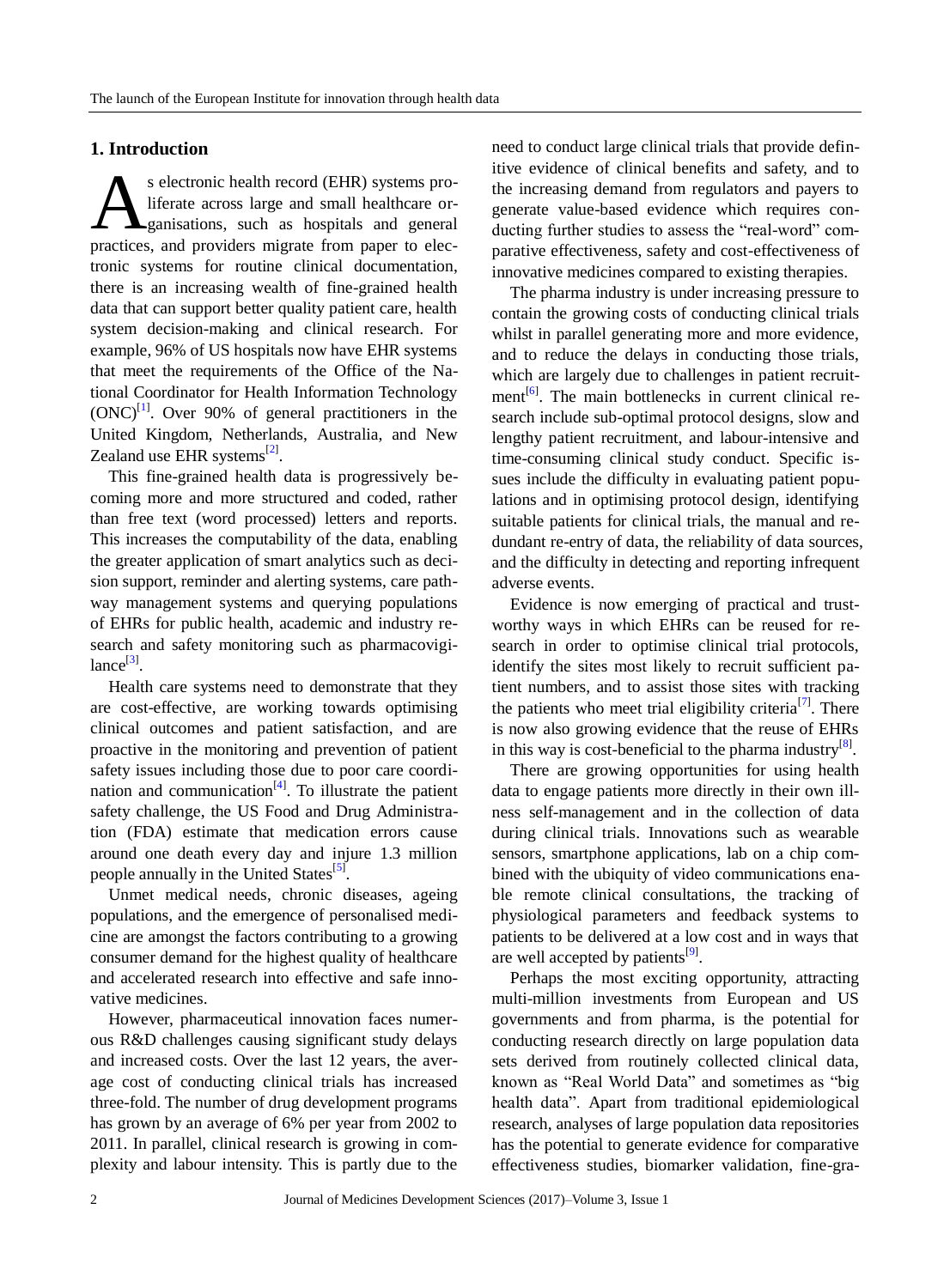ined stratification of patients for risks and to optimise treatment outcomes<sup>[\[10\]](#page-12-9)</sup>.

However, much as there is excitement about the opportunities from scaling up the use of health data, in particular for research, there are concerns about providing confidence to the public that such uses of their data can be undertaken in ways that protect their privacy and respect the confidentiality of the disclosures they have made to health professionals $^{[11]}$  $^{[11]}$  $^{[11]}$ .

A second challenge lies in the integration of the data themselves, which originate in multiple electronic health record systems that have different information structures, use different terminology systems and are, of course, often captured in different natural languages. There are interoperability standards published by several international Standards Development Organisations (SDOs) that can help address this heterogeneity, by providing harmonised representations that can be used to communicate data or used to construct a consolidated data repository for analysis. However, uptake of the standards by the vendors of EHR systems is proving slow, due to weak market incentives, and interoperability between these systems remains piecemeal and limited.

# **2. The European Institute for Innovation through Health Data**

The challenges of privacy protection and interoperability are being addressed through many different research and development initiatives, such as those sponsored by the European Commission through its Framework Programmes and Horizon 2020, and also by many national and regional eHealth programmes. However, these solutions themselves often remain in silos, are not propagated or maintained, and therefore fail to combine and scale up to deliver holistic solutions to these problems. In order to address this, at a European level, and arising from some such European projects, a new not for profit European Institute was launched in 2016: the European Institute for Innovation through Health Data (*i*~HD). This institute was created in order to unite efforts to enable better uses of health data for the benefit of learning health systems and clinical research<sup>[\[12\]](#page-12-11)</sup>:

- To play a central role in governing and expanding a trustworthy health data driven ecosystem including EHRs and clinical research platforms;
- To promote the adoption of healthcare standards and of data quality, to enable more effective, safer and better integrated healthcare;
- To act as a connector between health care and clinical research standards, that are presently developed in silos and impair the interoperability and pooling of health data for research;
- To promote to society the importance of using health data for research, to improve efficiency through reduced duplications, delays, costs enhance speed and efficiency in clinical studies.

*i*~HD held its inaugural conference and public launch in March 2016, in Paris. The inaugural conference brought together over 200 experts from across Europe, including health ministries, insurers, the pharma industry, healthcare providers, patient associations, health professional associations, the health ICT industry and standards bodies. The rest of this paper summarises the key initiatives and themes that were presented during that conference, and which indicate the priorities that *i*~HD will address in the coming years.

# **3. Re-using health data for research: outcomes of the EHR4CR Project**

The EHR4CR project (2011–2016) with a budget of +16 million Euro, involved 35 academic and private partners (10 pharmaceutical companies) and was one of the largest of the IMI Public-Private Partnerships in this area [\(Figure 1\)](#page-2-0). The consortium included 11 hospital sites in France, Germany, Poland, Switzerland and the United Kingdom. It was part-sponsored by the European Commission through the Innovative Medicines Initiative (IMI).

#### <span id="page-2-0"></span>There is a need to bridge the gap

We have imagined an environment where de-identified patient data can be re-used within healthcare and research for clinical research purposes... • Across countries **Across systems Across sites** ...to speed up protocol design, patient recruitment, data capture, safety reporting...as a beginning

**Figure 1.** The overall objective of EHR4CR

The coordinator of EHR4CR, Mats Sundgren from AstraZenca, explained to the conference that the project has developed a robust and scalable platform that can utilise de-identified data from hospital EHR systems, in full compliance with the ethical, regulatory and data protection policies and requirements of each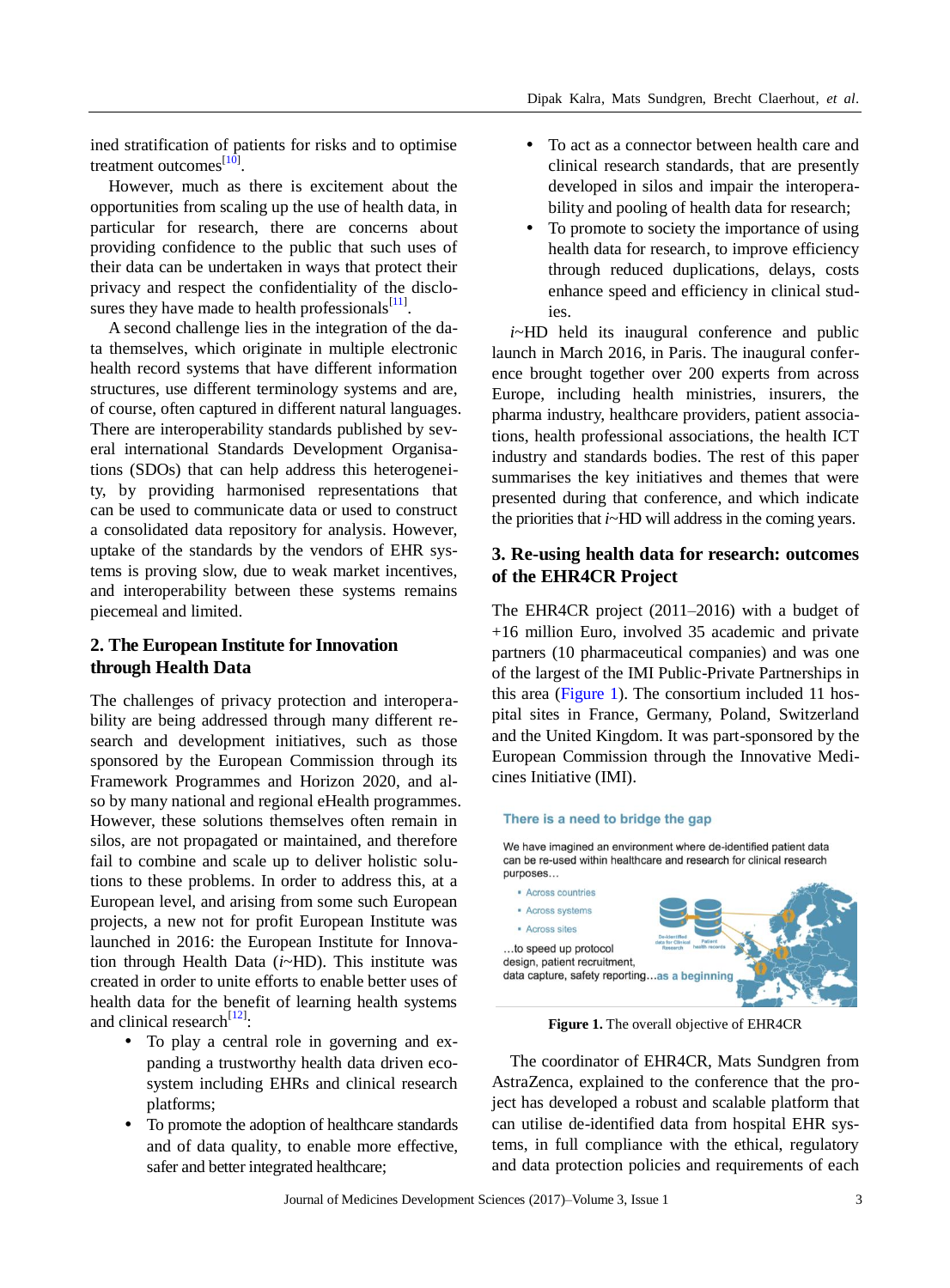participating country<sup>[\[13\]](#page-12-12)</sup>. The EHR4CR platform supports distributed querying to assist in clinical trials feasibility assessment and patient recruitment. The platform can connect securely to the data within multiple hospital EHR systems and clinical data warehouses across Europe, to enable a trial sponsor to predict the number of eligible patients for a candidate clinical trial protocol, to assess its feasibility and to locate the most relevant hospital sites. Applications are offered to connected hospitals to assist them to efficiently identify and contact the patients who may be eligible for particular clinical trials. The EHR4CR solution is compliant with EU legislation and respects the position of hospital and patients towards their health data. Patient level data never leaves the connected hospitals.

This development has required securing acceptance from the patients, the public and the research and health service communities. Therefore, in parallel to the technical developments, senior level decision makers, ethics boards and industry executives and scientists, were consulted to provide strategic insights into the most robust and acceptable technical and procedural approaches that should be taken to ensure privacy protection and compliance with European and national/regional regulations on data protection.

EHR4CR has shown that such a platform has the potential to significantly improve the efficiency of designing and conducting clinical trials, reducing time and costs, reducing administrative burdens, optimising protocol feasibility assessments, accelerating patient recruitment, making study conduct more efficient, enabling the participation of European hospitals in the more clinical trials and thereby potentially increasing research income<sup>[\[14\]](#page-13-0)</sup>.

The European Institute for Innovation through Health Data arose in part out of the EHR4CR project, to develop and promote best practices in the governance, quality, semantic interoperability and uses of health data, including its reuse for research. An important role of *i*~HD is to provide independent governance oversight of clinical research platforms and their expanding networks of hospitals.

The first EHR4CR service provider, Custodix $^{[15]}$  $^{[15]}$  $^{[15]}$  is now launching its operational platform, InSite<sup>[\[16\]](#page-13-2)</sup>, for Europe-wide deployment, to be governed by *i*~HD.

An early adopter *Champion Programme (CP)* has been launched as a first step in building a pan-European network of hospitals connected to the InSite Platform. The objectives are to start building a community of hospitals interested in reusing their EHR data for research, to further validate and improve the technology and to refine the business model, creating a win for all stakeholders. It is designed to provide a low-risk entry for all stakeholders into a new business model approach to efficient use of Real World Data. Thus, the programme is a key step in building the EHR4CR envisaged ecosystem of network of hospitals, service providers and pharma users. The CP aims at proving the value of Real World Data for clinical research and the InSite technology on a wide scale.

Brecht Claerhout, the CEO of Custodix, explained that in 2015 the industry partners, Custodix and *i*~HD developed a collaboration model that outlined principles, terms and budgets for the CP. The eight involved industry partners, a.k.a. Industry Champions, are Amgen, AstraZeneca, GlaxoSmithKline, Janssen, Roche, Sanofi (as previous EHR4CR Efpia partners), ICON plc, and Boehringer-Ingelheim. Each industry partner sponsors the connection/setup of three hospitals of preference to the InSite platform. Each sponsoring Industry Champion selects these Champion Hospitals, in full transparency with the other Industry Champions. The programme will also involve governance through the *i*~HD Institute. The budget model for industry partners includes for each Industry Champion to provide in-kind support at various stages of the CP (e.g. to provide the necessary resources to propose validation plans and support their execution) and a fee to become members of the *i*~HD Institute.

The scope of the CP is to have a  $15 - 30$  Champion Hospitals from different EU countries, giving access to at least 2 million patients. The programme aims at including at least one US hospital to demonstrate the global ambition of the program. The current candidate Champion Hospitals include organisations from Sweden, UK, Poland, Netherlands, Germany, Spain, France, Belgium, Finland, Switzerland and Italy.

The first phase of the CP, through to 2017, will offer opportunities for industry partners to execute the EHR4CR Protocol Feasibility Service, and Patient Identification & Recruitment service across all hospitals connected to the platform, for on-going trials. It will provide business value to participating industry and to hospitals. Industry partners will have access to a new innovative tool for better trial design by optimising clinical protocols through direct responses from updated EHR data. The protocol feasibility testing service will allow fast iterations of inclusion/exclusion criteria, which will reduce costly corrective measures such as protocol amendments, late addition of new trial countries or sites. The established, and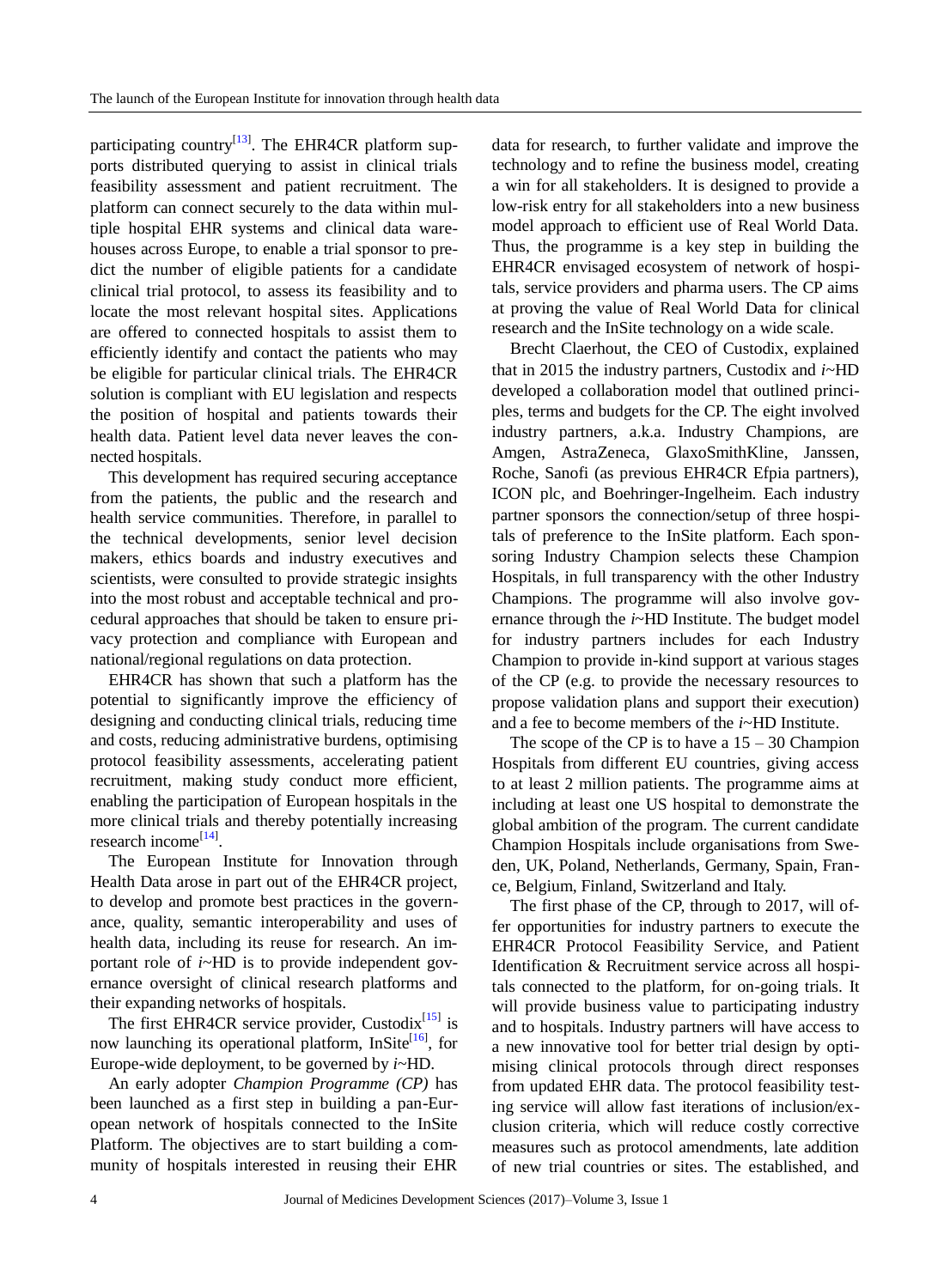growing, hospital network in place will improve trial success rates and reduce the number of trials failed due to failure to recruit. Champion hospitals will be able to attract more clinical research studies and use the InSite tools to speed up identification of trial candidates and enable in house research and other learning health system analyses.

Through the sponsoring process and transparency within the industry Champion group, Industry Champions will be able to improve their relationship with a growing network of hospitals. The pre-competitive collaboration model brings benefits in allowing industry to jointly validate and improve the InSite platform while working with *i*~HD in refining the rules of engagement for a sustainable ecosystem. Furthermore, this jointly-undertaken initiative removes the need for each individual company to establish their own hospital network.

The intention is to secure a long term relationship with all actors and to further expand this novel ecosystem for supporting clinical research using EHRs in Europe and beyond. The ambition is to grow the network by attracting more hospital sites to join the platform, involve more service providers, and more endusers from both industry and academic centres.

#### **4. Scaling up the use of big health data**

<span id="page-4-0"></span>The Executive Director of the Innovative Medicines Initiative (IMI) Pierre Meulien, told the audience that IMI is investing over 5 billion Euros in public private research projects $^{[17]}$  $^{[17]}$  $^{[17]}$ . He emphasised its ambition of improving the affordability and speed of access to

innovations for patients. The first IMI programme funded 59 projects with a budget of  $\epsilon$ 2 billion. IMI2, recently launched, has a budget of  $\epsilon$ 3.3 billion, with a more ambitious scope. Many of these IMI projects are using electronic health records to speed up clinical trials and using big data to discover how to better target innovative therapies to the particular patients who will respond best to them. The new *Big Data for Better Outcomes* programme, part of IMI2, will also work closely with health care stakeholders to help apply new evidence emerging from big data to improve healthcare systems [\(Figure 2\)](#page-4-0).

Participants also learned about Europe's largest ―big data‖ project in health: the *European Medical Information Framework* (EMIF, funded by IMI) from its co-ordinator Bart Vannieuwenhuyse, of Janssen. EMIF is creating an environment that allows for the efficient re-use of existing health data (the EMIF Platform). To ensure immediate applicability, EMIF includes two specific research topics that are helping to guide the development of the Platform: the identification and validation of protective and precipitating factors for conversion to Alzheimer's Disease (EMIF-AD) and predictors of metabolic complications of obesity (EMIF-Metabolic).

The EMIF Platform's primary objective is to facilitate the re-use of healthcare data. Given the variety of data sources that may be useful for research, it will enable identification, assessment and selection of suitable data sources (the EMIF data catalogue, [Figure 3\)](#page-5-0).



# **The Vision for IMI2**

Science is driving the manner in which we view disease

**Figure 2.** The vision for the IMI2 programme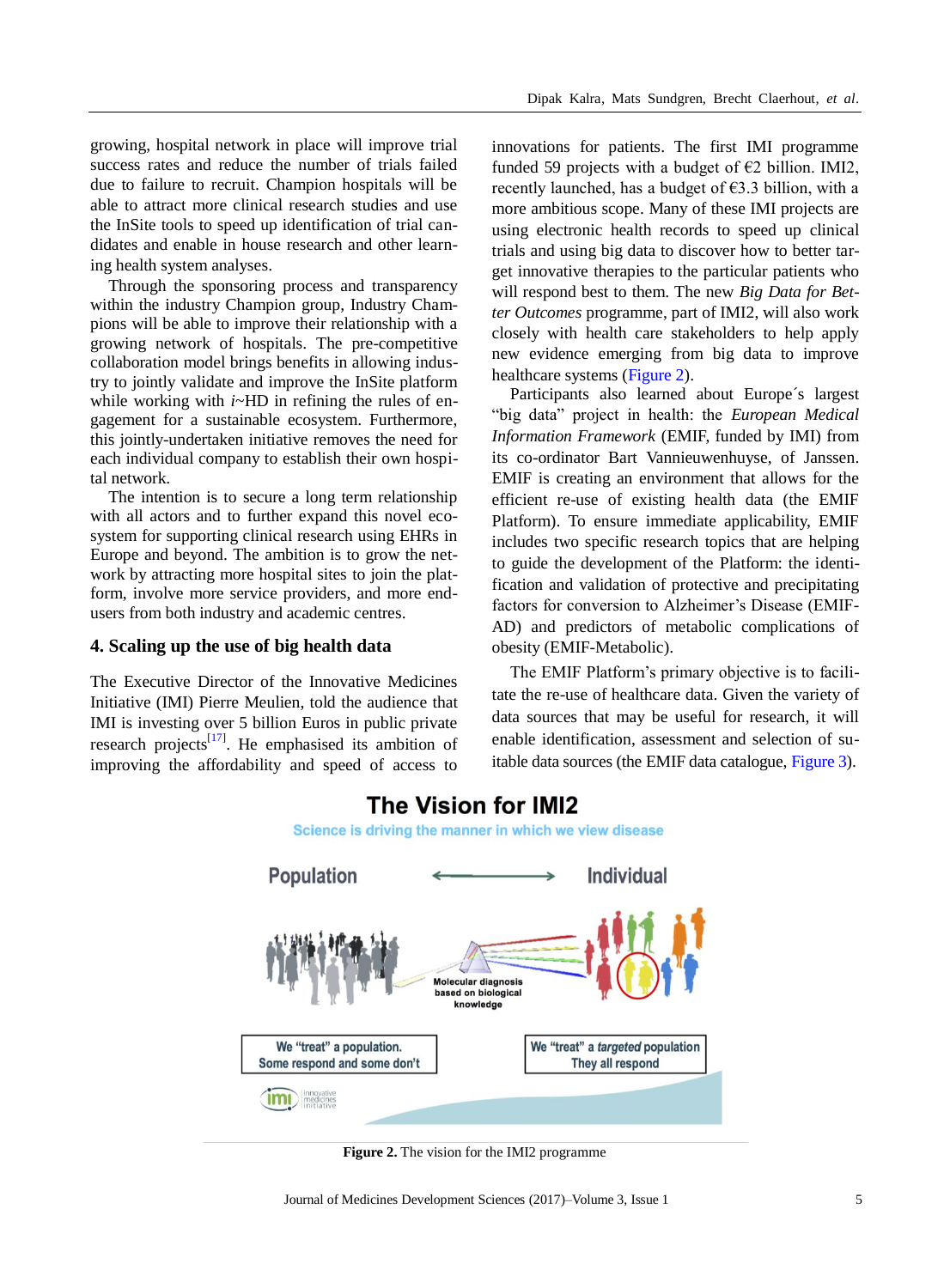#### The launch of the European Institute for innovation through health data

<span id="page-5-0"></span>

**Figure 3.** The EMIF Catalogue of research data sources

Because data come from multiple sources and have different formats and content, the Platform harmonises the data according to well established data format and semantic standards to enable answering the research questions. Under a global philosophy of creating data platforms (federation), connecting software (data extraction software) and mechanisms for governance (legal, ethical and privacy) are also included in the work plan. Platform development, including data access, analysis and visualisation is addressed using an agile paradigm in which user requirements gathering and prototype evaluation are iteratively undertaken.

EMIF-AD and EMIF-Metabolic serve as use scenarios and test beds for the Platform. EMIF-AD aims to discover and validate diagnostic markers, prognostic markers and risk factors for AD in non-demented subjects. EMIF-Metabolic aims to identify risk markers for metabolic complications of obesity, by identifying and testing biomarkers in small and medium-sized cohorts followed by testing in large clinical populations with outcome data.

Possible sustainability models for EMIF are being studied in order to ensure adequate post-project continuation of products and services developed.

#### **5. The trustworthy reuse of health data for research**

As mentioned earlier, it is vital that the reuse of health data for research is considered trustworthy by society. This naturally means demonstrating compliance with data protection legislation, at a European level and across all European Member States. The new General Data Protection Regulation, replacing the existing European Directive, will place greater obligations on research users and data custodians to have undertaken privacy impact assessments and to have incorporated privacy protection as a fundamental design feature of systems and repositories. However, some Member State variation will remain in the precise rules surrounding, for example, the protection of pseudonymised data. Nevertheless, it will be important for the research community to win public trust by working towards consistent information governance practices and expectations across Europe. This includes societally acceptable codes of good practice for governing the many uses of health data, which reflect state of the art in privacy protection and information security. These are necessary to give confidence and reduce the risk for those providing data for research use e.g. hospitals, GPs, patients, and offer greater confidence and reduced risk for those performing the research, managing the data or sponsoring the research.

*i*~HD is working to provide several layers of guidance and voluntary codes to support a consistent and trustworthy approach across Europe, including:

- Quality labelling criteria for clinical research platforms and services;
- Codes of Practice for feasibility studies and for remote data access and sharing;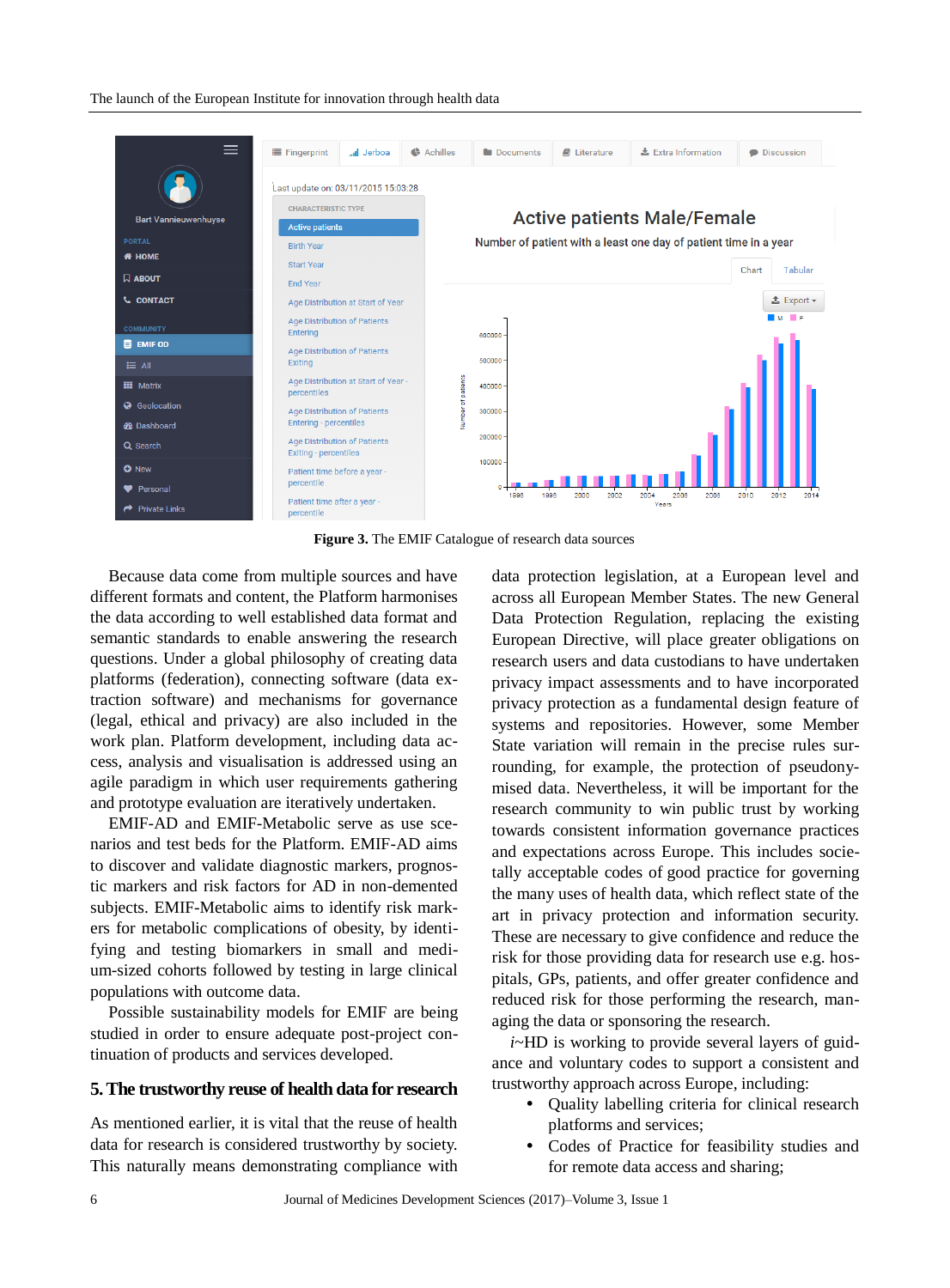- Standard Operating Rules, that specify requirements for technical safeguards and specified duties;
- Standard Operating Procedures including access controls, incident management, audit & monitoring;
- A staff competence checklist and training resources about data management and privacy protection when using research platforms;
- The formation of an *i*~HD Information Governance Board, providing voluntary oversight.

The information governance framework [\(Figure 4\)](#page-6-0), building on work led in EHR4CR by Peter Singleton, has been developed as an integrated design of IT controls supported by organisational measures. It is linked with existing codes of practice, such as the IMI Code of Practice on the Secondary Use of Medical Data<sup>[\[18\]](#page-13-4)</sup>.

Peter explained to the conference that privacy protection is delivered on multiple levels through specific 'privacy by design' requirements: personal data is only processed by original data controller; the Clinical Data Warehouse holds only pseudonymised data; the InSite Platform only handles aggregate data, with additional protections for small-cell data; role-based access controls are implemented to limit access to aggregate data. These controls are supported by extensive audit trails with facilities for pro-active reporting, and are linked with organisational controls (e.g. Operating Procedures) to ensure that there is overall effectiveness of the oversight of data use across the system.

The EHR4CR Core Principles, now being taken forward by *i*~HD, are (in brief):

- Data minimisation
- Data exchange protocols
- Strong information security
- Risk management controls
- Clarity of authority

governance

sourcing

• Operational effective-

Effective information

Proper training & re-

 Effective enforcement Legal conformance

ness

- Appropriate access control facilities
- Adequate audit trails
- Ensure appropriate use

The main objectives for these principles are: to build on legal requirements; to act as a basis for building and establishing trust between partners: to provide solid, though flexible foundations for initial operations; to articulate the level of controls to data providers, regulators, patients, and the public at large; to guide further development of standard operating rules and procedures; and to provide a possible governance framework for other EU healthcare projects in the future.

# **6. The importance of quality in EHR systems**

John O'Brien told the conference that reliance of healthcare delivery organisations on well governed and

<span id="page-6-0"></span>

**Figure 4.** Overview of the *i*~HD information governance framework

Journal of Medicines Development Sciences (2017)–Volume 3, Issue 1 7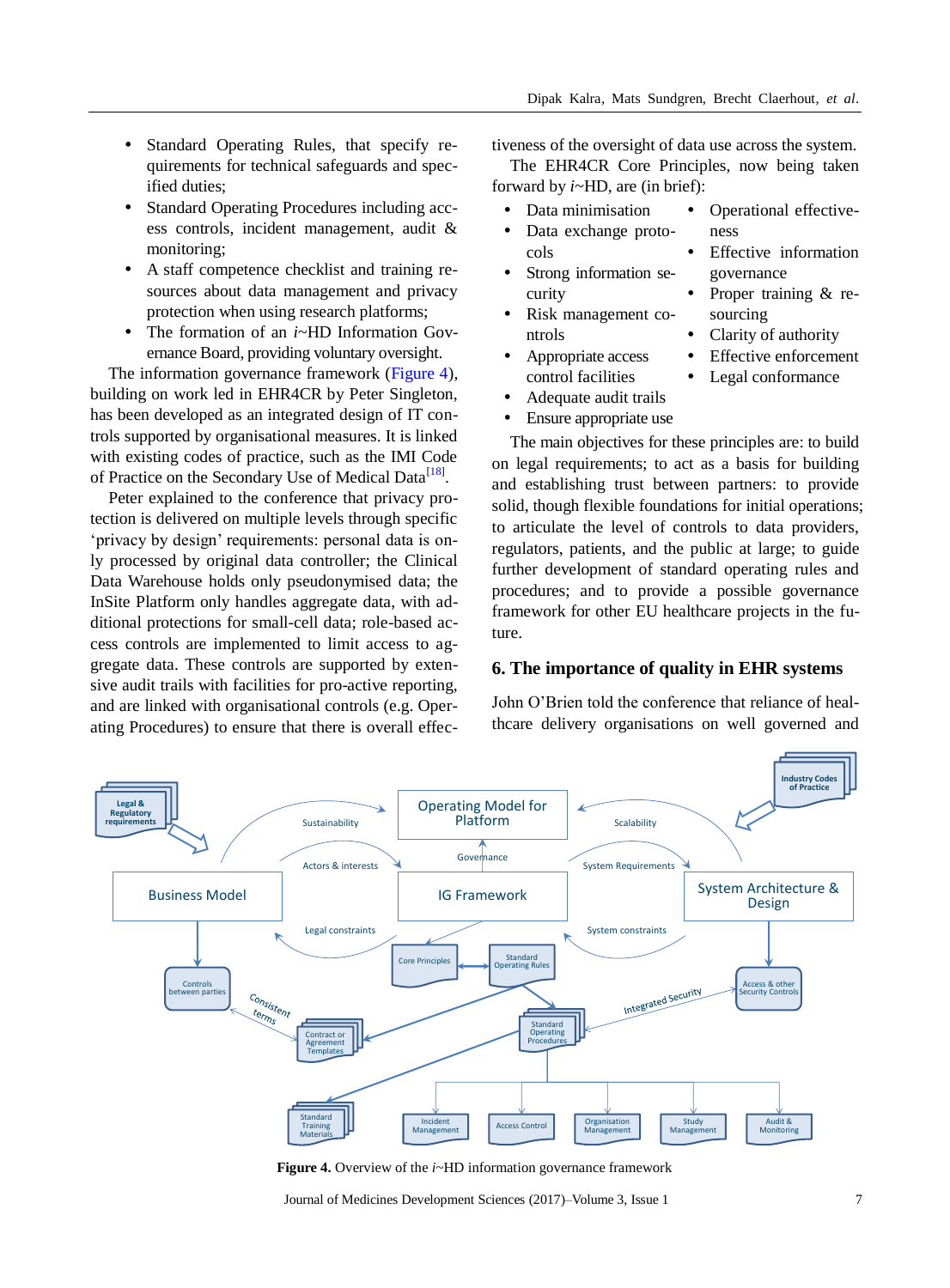quality assured data and information has grown progressively in recent decades and continues to at an ever accelerating rate. At corporate level, data and information are moving from a position of being viewed as a facilitator to one in which it holds core factor of hospital production status. It is increasingly employed as an embedded input in the diagnosis, treatment and care production process. Excellent and successful healthcare delivery has become inherently dependent on reliable data and information. There is a strong emerging example-supported view that where healthcare organisations employ advanced data and information as integrated inputs in the service production process, they enjoy improved patient access, care quality and satisfaction, resource utilisation and efficiency, workforce engagement and functioning and competitive advantage.

As its importance and emergent factor status advances, data and information present a number of challenges at corporate level. These centre primarily around continuity assuring its quality and fully exploiting its ever expanding potential. Focus here has tended to concentrate on EHR's (in their extended patient pathway/multi device/multi use manifestations) and the information workforce.

Other primary health service production factors such as facilities, devices, pharma and health care professionals are governed and operate within a robust assurance environment (e.g. regulatory/professional bodies, standards based certification, mandatory credentialing etc.). EHRs and the information workforce are not similarly governed or assured, notwithstanding their apparent co-input status. Related approaches with respect to EHRs are found mainly in certification and quality labelling initiatives most recently exercised through application of EuroRec (EU) and ONC (US) standards to EHRs or elements thereof, culminating in awarding of compliance seals/certification to product suppliers. Information workforce credentialing has become a central work stream in proceedings of the EU/US Cooperation Forum on eHealth. Progress in both instances has however been slow and delivered limited success – a notable exception being the Belgium experience in EHR certification.

Going forward there is a need to revisit the data and information governance and quality assurance agenda and render it much more directed and demanding. In the case of EHRs, the historic focus has centred on the supplier community. Recent endeavours to coalesce suppliers, funders and users (Healthcare Delivery Organisations) in the context of the eHealth eco-system in this respect are necessary and important developments. It is posited, however, that for long run success, the user community requires to be the prime focus and to assume lead driver status in this realm within the eco-system framework. Users are the prime beneficiaries of essential and well governed and quality assured data and information. This suggests that, at core, there is a concomitant onus on them to demand and drive related status and standards.

User approaches in this respect might include:

- Use of quality labelling standards to assess and where indicated inform adaption of installations;
- Use of quality labelling standards as part of procurement specification and evaluation systems;
- Promotion of development of dedicated data and information education and training programmes – particularly with affiliated Academic Institutions;
- Advocacy and support for creation of appropriate professional bodies for data and information workforce;
- Increased location of trained/qualified data and information personnel in key clinical teams/divisions.

There is also a compelling case for Health System Accreditation bodies to significantly develop their established standards and criteria sets with respect to EHR systems and the information workforce. In the circumstances, it is becoming evident that healthcare delivery organisations need to re-imagine data and information and its consequential governance and quality assurance requirements.

# **7. EHR system quality labelling and certification**

Pascal Coorevits gave a presentation about EuroRec's approach to quality labelling and certification. The European Institute for Health Records (EuroRec, [http://www.eurorec.org\)](http://www.eurorec.org/) holds the largest collection of quality criteria for EHRs in Europe. The EuroRec repository contains more than 1700 validated functional quality criteria for EHR systems. This repository is categorised and indexed, and many of the criteria have been translated in 19 European languages. In addition to the repository, a number of tools and methodologies have been developed for using these criteria for quality labelling and certification of EHRs. The current collection of tools (web-based applica-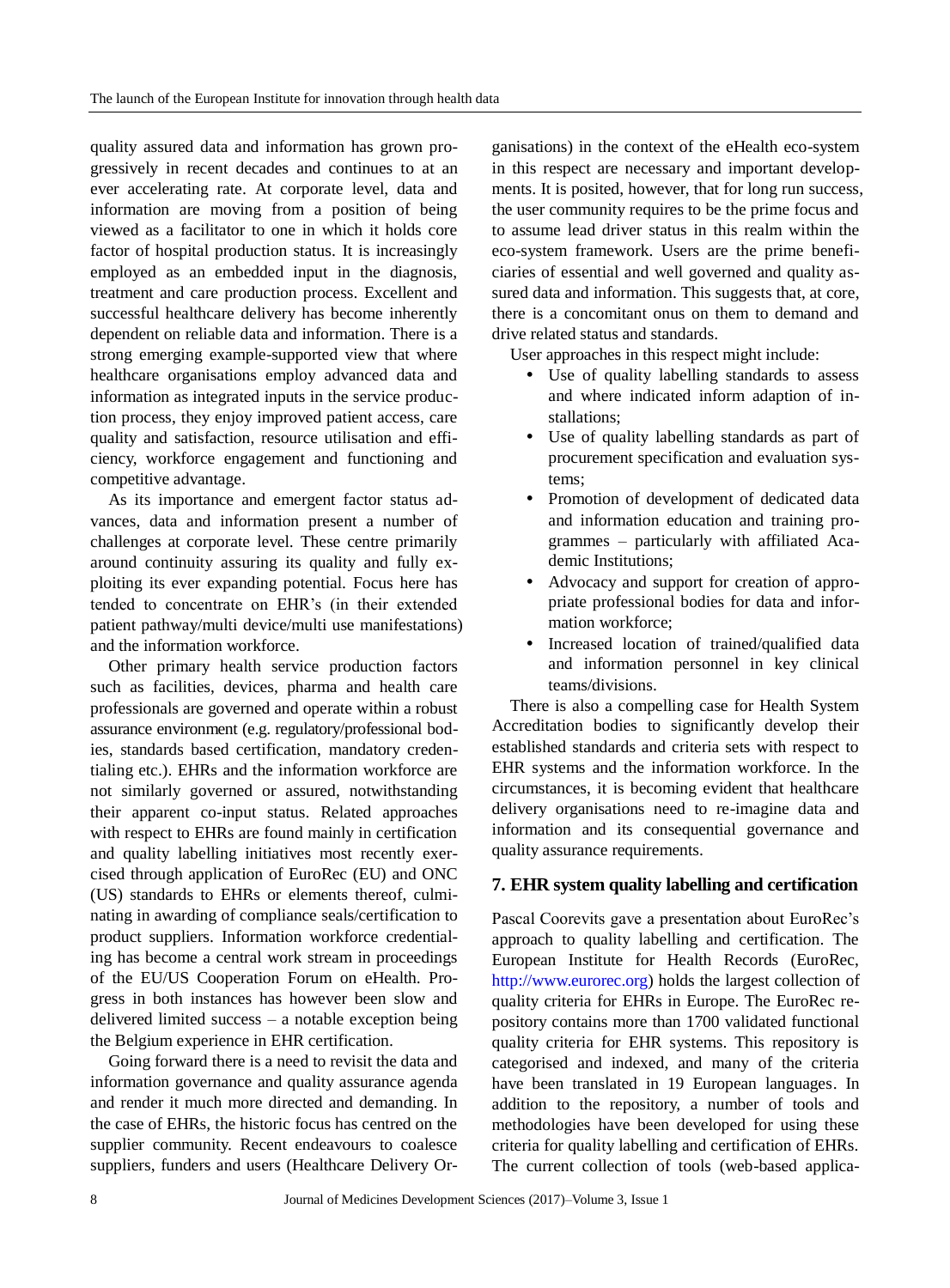tions) consists of (1) Composer (for browsing, selecting etc. the criteria from the repository), (2) Certifier (for creating certification "sets" of selected criteria), (3) Scripter (tool for developing test scripts and test scenarios) and (4) Testing tool (for conducting, reporting and coordinating conformance evaluations) (see Figure 5).



**Figure 5.** EuroRec's Quality Labelling and Certification Tools

EuroRec's current portfolio of quality labelling and certification services is addressing quality criteria and functionalities of EHRs in care and research settings (re-use of EHR data). A formal collaboration between EuroRec and *i*~HD will be initiated regarding the quality labelling and certification of service providers. Based on international standards and experience through European research projects (EHR Q-TN, HITCH, ANTILOPE), *i*~HD will play the role of the certification body and EuroRec will be the conformity assessment body in this new quality assurance framework (see Figure 6).



**Figure 6.** Actors involved in Quality Labelling and Certification

The European Institute for Innovation through Health Data is currently developing a quality labelling and certification program for certification of health research platforms, services and tools. It will develop, together with EuroRec, the quality criteria, test plans and certification processes for research platforms, services and tools which support the re-use of EHR data for clinical research (cf. secondary use of EHRs) to certify conformance to the EHR4CR specifications. In order to develop the quality criteria, specific international relevant standards will be investigated, best practices and criteria will be investigated from relevant European research projects (non-exhaustive list of relevant FP7, H2020 and IMI projects: EHR4CR, EMIF, EURECA, TRANSFORM, INTEGRATE, etc.) and criteria and processes from similar and complementary initiatives will be investigated (e.g. eClinical Forum, ECRIN criteria for clinical trial centres). A first set of candidate criteria will be presented to and discussed within an expert group. Using an iterative process for feedback gathering and by using a formal consensus method the final criteria will be developed. Together with the final criteria, the test methodology will be finalised and the governance framework will be installed. It is aimed that the *i*~HD quality labelling and certification program and services will be launched beginning of Q4 of 2016.

# **8. High quality interoperable health data for care and research**

Collection, storage and analysis of health data has been, is and will be one of the fundamentals to provide efficient healthcare services and its importance is only increasing considering the growing amount of health data collected every day. The situation gets even more complicated because relevant health information does not only come from traditional interviews and medical tests in a hospital or outpatient clinic, but it involves data that patients collect themselves using wearables for tele-monitoring and data that healthy people collect using wide variety of health and wellbeing apps. In addition, information from other sources such as social platforms or data collected for a non-medical purpose may provide useful insights for better public health policy making. This rather wide variety of data sources is considered in the work of the European Commission in supporting development and implementation of eHealth in the EU.

Terje Peetso $1$  told the audience that the European Commission has already put in place several activities to improve EU interoperability in healthcare $^{[19]}$  $^{[19]}$  $^{[19]}$ . First of all, eHealth interoperability is one of the 16 key actions under three pillars of the Digital Single Market Strategy<sup>[\[20\]](#page-13-6)</sup> and it is also part of the "EU eGovernment" Action Plan 2016-2020 - Accelerating the digital

1

<sup>&</sup>lt;sup>1</sup> This section expresses the personal views of the author and in no way constitutes a formal/official position of the European Commission.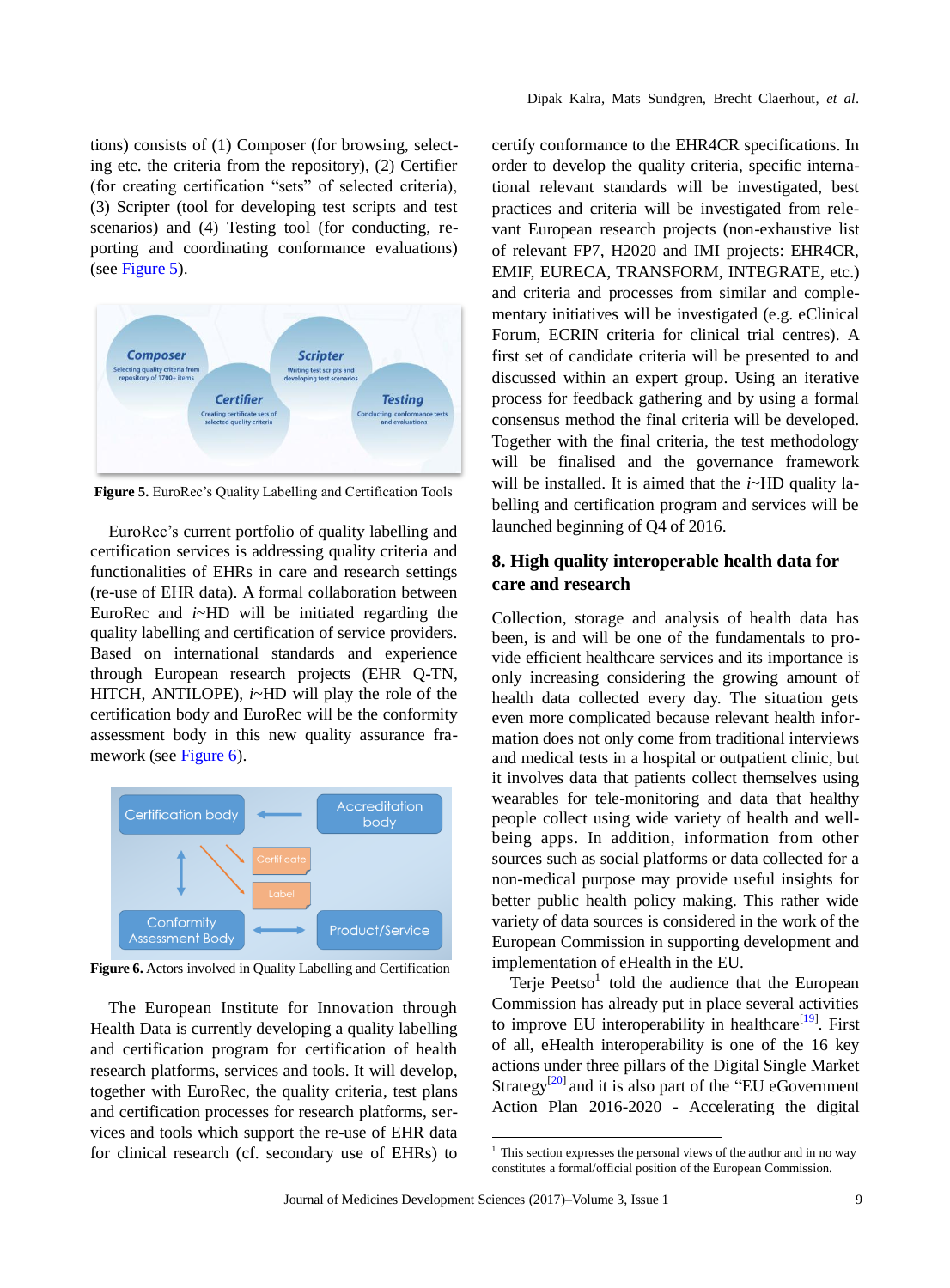transformation of government" $[21]$  that supports Member States in the development of eHealth services that also enable cross-border exchange of patient data and e-prescriptions, based on the guidelines adopted by the eHealth Network<sup>[\[22,](#page-13-8)[23\]](#page-13-9)</sup>.

Interoperability has a prominent role in the eHealth Action Plan  $2012 - 2020^{[24]}$  $2012 - 2020^{[24]}$  $2012 - 2020^{[24]}$  in which one of the four areas of actions is dedicated to addressing technical, semantic, legal and organisational issues. As a result, the Commission, with the endorsement of the eHealth Network, proposed the Refined Health Interoperability Framework<sup>[\[25\]](#page-13-11)</sup> based on the results of studies, pilots and research projects. In addition, on 28 July 2015 the Commission has adopted the Decision on the identification of ‗Integrating the Healthcare Enterprise' profiles for referencing in public procurement $^{[26]}$  $^{[26]}$  $^{[26]}$ .

Furthermore, in other three areas of the Action Plan – "Research and Innovation", "Deployment and uptake" and "International cooperation" – interoperability is addressed directly or indirectly. For example, during the period 2012–2020 research and innovation funding is foreseen from the EU Framework Programme for Research and Innovation Horizon 2020<sup>[\[27\]](#page-13-13)</sup>. Indirect effect on achieving interoperability is also expected through increasing awareness of the benefits of eHealth in general as well as from better understanding of the importance of data sharing and cross-border cooperation to achieve better health outcomes. Finally, interoperability is one of the three areas of the Memorandum of Understanding signed by the representatives of the EU and US in  $2010^{28}$ .

It is important to underline that in addition to the activities listed above, interoperability is closely linked to many other documents such as the Directive 2011/24/EU on the application of patients' rights in cross-border healthcare<sup>[\[29\]](#page-13-15)</sup>, the EU Regulation 910/2014 on electronic identification and trust services for electronic transactions in the internal market $^{[30]}$  $^{[30]}$  $^{[30]}$  and the political agreement on the Network and Information Security (NIS) directive<sup>[\[31\]](#page-13-17)</sup>. It is also related to actions following the public consultation on the Green Paper on mHealth<sup>[\[32\]](#page-13-18)</sup>.

A mix of actions, methods and tools support the process towards interoperability through engagement, education, development, testing, deployment, monitoring, knowledge sharing and feedback. All these activities enable healthcare providers to reach the critical mass of empowered users and break the existing silos which together will effectively contribute to accessing personalised medicine.

#### **9. Expert panel on semantic interoperability**

Following the talk by Terje, Veli Stroetmann led an expert panel discussion on the challenges of improving semantic interoperability across EHR systems, at a European level. The panel brought together the perspectives of health ministries (Michèle Thonnet, Jeremy Thorp), a clinician (Robert Vander Stichele), a patient (Petra Wilson) and a health insurer (Christoph Rupprecht), and focused on the role decision makers should play in promoting and supporting better learning from health data.

In interoperable and connected systems, data can be used and reused across diverse settings to counter health system fragmentation; in cross-border situations coping with increasing mobility across Europe and in mobile tools to facilitate home care and selfmanagement of chronic disease. Interoperability of eHealth solutions is essential for achieving continuity of care, which is the key to reducing patient risks, avoiding duplication and saving healthcare resources. Interoperability enables not just sharing of information, it reduces clinician as well as patient burden to repeatedly provide data and supports the efficient coordination of multidisciplinary teams to provide seamless, integrated care. From a patient's perspective, the main benefit of interoperability is an end to giving the same information over and over again.

The consistency and comparability of data brings data use a step forward from improving patient care to facilitating public health management and clinical research. All these factors are crucial to achieve a preventive, predictive, personalized, people-centred and participative health system.

To successfully implement interoperability and to achieve these goals, we still have to overcome many challenges. Data governance and access conditions have to be carefully planned to provide trust to patients; and the benefits of internal secondary use of interoperable data should be made clear to encourage clinicians' adoption. Physicians need to able to use the clinical data they collected in their records and registers for their own research, internal audit, and keep control of the research uses of these data by third parties.

Many health ICT solutions exist that accommodate the needs of various stakeholders but lack connectivity, patient orientation, and most importantly fail to effectively support communication and cooperation between different stakeholders in the healthcare system. Standards are available but many proprietary systems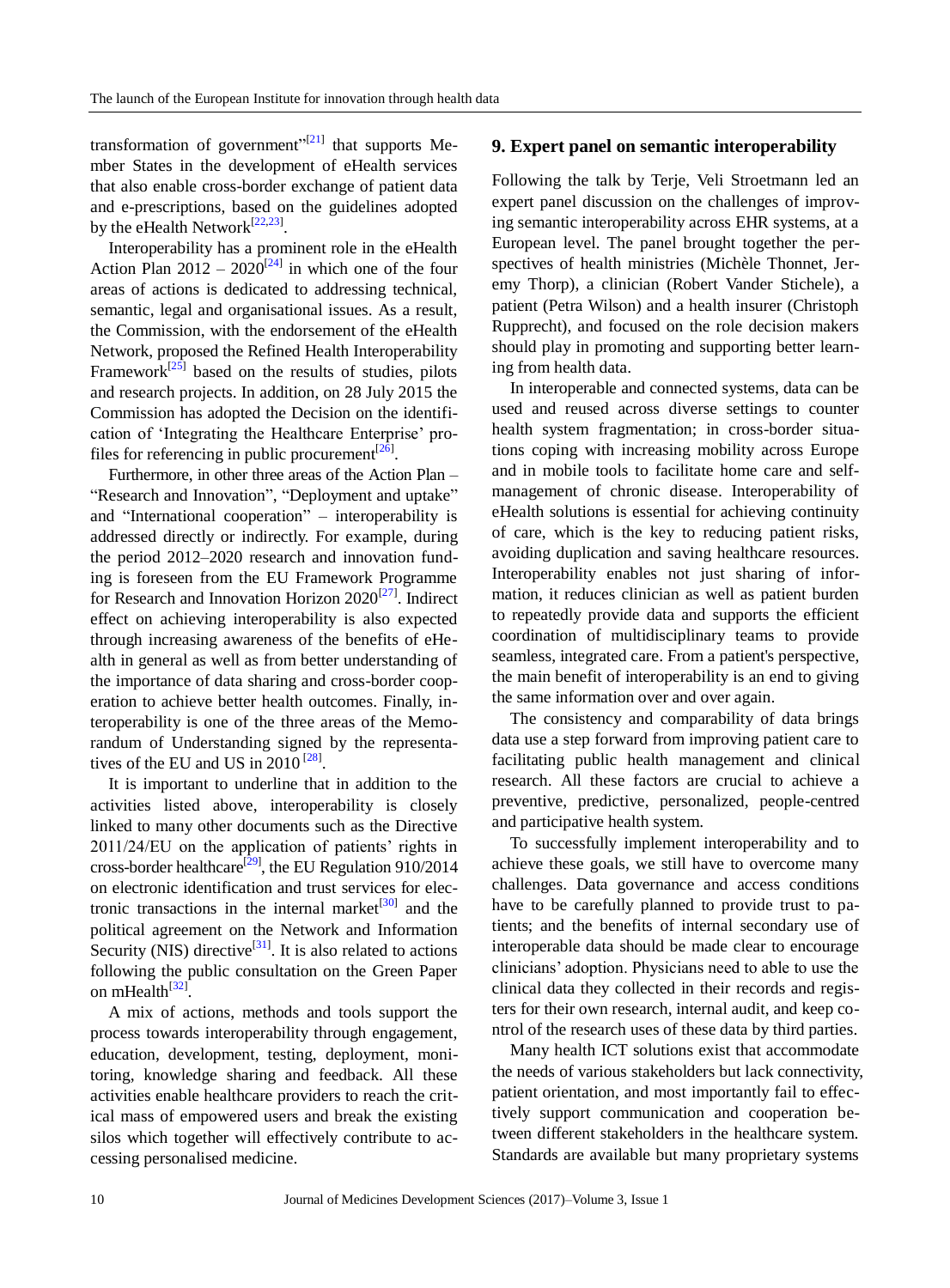and solutions are still not aligned with interoperability standards, which are limiting the possibilities for further development. User support needs much improvement in terms of human interface, natural language processing and granular reference terminologies which allow interoperability and at the same time matching diverse needs of specialty classifications.

Current ICT use in health has shown great results in capturing and structuring health information, yet the work to link these systems to care pathways and business processes in order to achieve continuity of care is still in its infancy. Strict machine processes of ICT are sometimes not flexible to accommodate all of the human workflow. The heterogeneous interest of various stakeholders makes it difficult to implement and modernize ICT fitting diverse needs to achieve interoperability.

Another limitation lies on how the ICT services are planned and deployed. Existing governance structures are not able to produce regulations and legal frameworks which fit the current development. Using a pharmaceutical dominated model to prove Return on Investment makes it difficult for ICT in health to show its cost-effectiveness and consequently impede investment.

One major problem is that standards are often costly and difficult to access which hinder the adoption by small-sized vendors and organizations. Standards dissemination needs to allow wider and easier adoption among all levels of stakeholder. Standards adoption is a continuous path as there will always be new standard developments. More effective strategies which include training and ongoing support of adoption have to be considered. Input of clinicians and patients has to become more strongly a part of standards development. Cooperation and collaboration among standard bodies and vendors can save resources and avoid iteration and duplication when developing standards.

The decision making power to help scaling up interoperability resides in public authorities, insurers and the health industry, whereas clinicians and patients are in a passive position. Public authorities have to focus on regulations which could leverage unachieved efforts and unmet needs, and promote trust and credibility among stakeholders. The number of clinicians who are willing to drive the process of interoperability is limited and, thus, should be supported, trained and coached. Scientific officers of European scientific associations should also be targeted to speed

up the process of adoption of standards in clinical guidelines, research, decision support systems and registries. Ultimately, patient demand has to be educated and nurtured by patient associations.

The audience were informed that *i*~HD is playing a growing role in the development and quality labelling of interoperability specifications, bringing together clinical and research domain experts, with patients, to help ensure that future standards will support patient care, learning health systems and clinical research.

## **10. Interoperability as a driver of co-creation of health and wellness**

Petra Wilson told the audience that Europe is ageing and our dependency ratio is heading towards less than 2:1 - that means there will be fewer than two working age people (15-65) for every person over 65 years old. The issues this raises are manifold, encompassing questions about working in older age, youth unemployment, rise in chronic conditions, cost of care, and many more. Technical interoperability in health and wellness technology will certainly not solve all the problems, but it can help address a key issue: how can we empower and enable patients to be more actively engaged in evaluating their actions to promote health and wellness.

The engagement of the end consumer in the development of a good or service may be defined as having two aspects: co-production and co-creation. Co-production is often described as the involvement of the user in the design of a product, which has arguably has been the case in healthcare for many years with the use of the controlled trial in drug development. The term co-creation is often used to describe the continuous engagement of the user in service use to create on-going value for the user and others $[33]$ . Co-creation sees the role of patients extending beyond being passive health care recipients, or even active participants in their own care, to involvement in innovation and value creation in health care — from being "users and choosers" to becoming "makers and shapers" of ser-vices<sup>[\[34\]](#page-13-20)</sup>. Co-creation in healthcare is complex and is slowly evolving through the input of many disciplines including sociology, psychology, management science and many more. Here we are interested in exploring the role of health informatics can play in adding to the on-going endeavours to ensure that patients can become co-creators of not only their own health, but of evolving healthcare systems.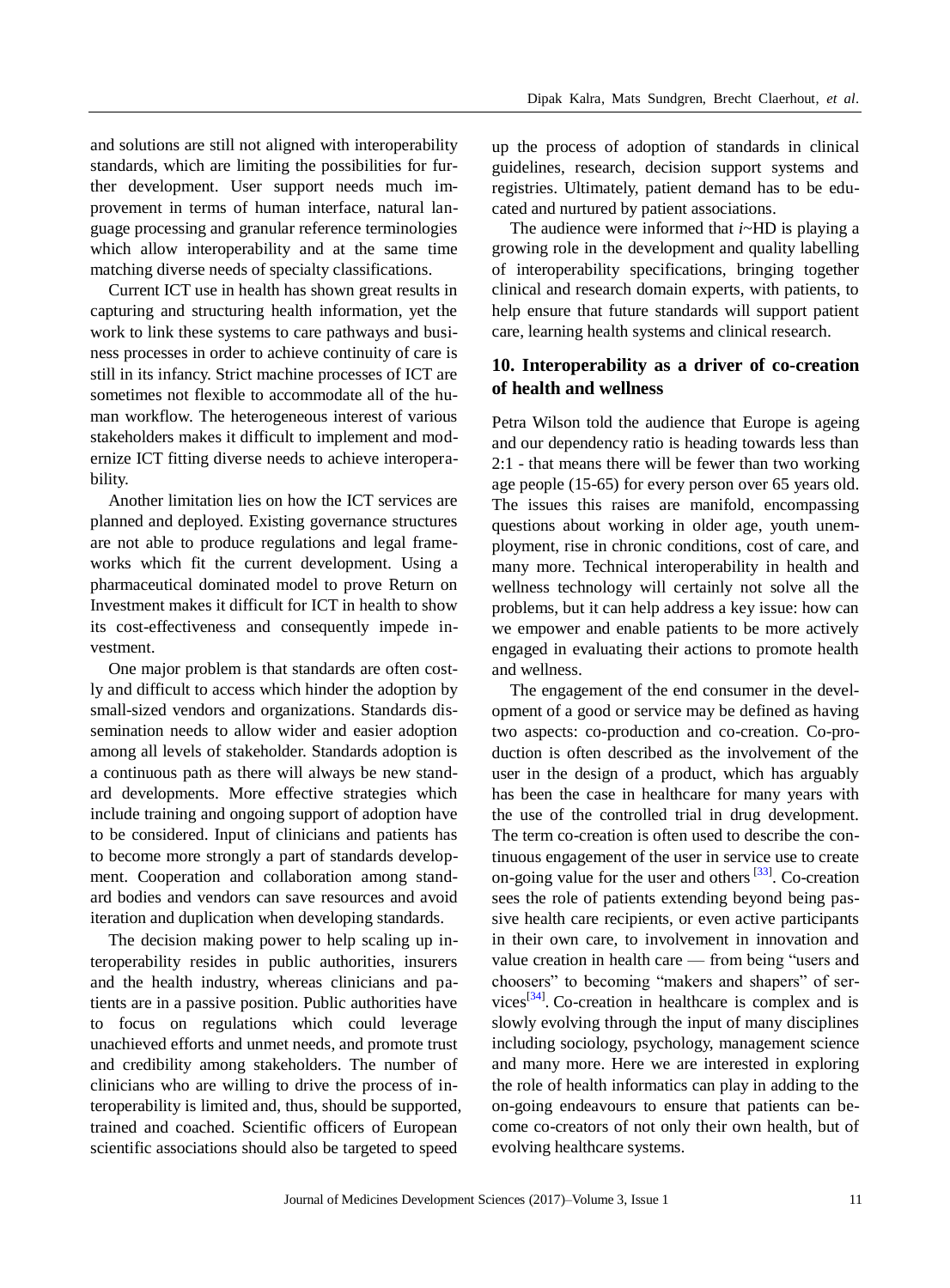The emergence of wearable and implanted devices for continuous monitoring, ambient data collection tools such as pedometers, social media records of mood and situation, geo-location devices and many other new technologies, offer an opportunity for the patient to engage directly in the co-creation of their own health and the development of health systems [\(Figure 7\)](#page-11-0). They offer the potential to collect real-time, personal and contextual data to help patients and clinicians understand the impact of a medication, situation, mood, exercise or other external factors on health.

<span id="page-11-0"></span>Interoperable Data and a good governance Framework for data use will allow me - the patient – to become a co-creator of health and wellness

- *Engage - me in my healthcare journey.*
- *Empower - me to play a key role in my health and wellness*
- *Educate - me, my provider and the community*
- *Evaluate - the learning for me, my providers, the system and the community*
- *Evolve - the system to better meet my and its demands.*

Figure 7. The five E's – characteristics of co-creation of health

The key to unlocking that potential, to igniting the engine that will drive real change in healthcare, is the extent to which the data can be shared and re-used. To ensure that we can use the many new technologies that allow for better data collection in a truly co-creative way, we need to ensure that they can be reliably collected, safely processed, shared, used and reused. While this a huge ask, two key components to addressing it are within our grasp: interoperability of health information systems and health information governance frameworks.

These two components demand that SDOs must develop good standards and profiles, which law makers must devise new concepts of data custodianship and that policy makers must shape the policies which ensure that the standards are used and the governance frameworks are user-friendly. These are of course huge tasks, but ones that we are equipped to tackle, and indeed must tackle if we want to ensure that our health systems evolve to be co-created through the active engagement of patients, empowered to share their data so that systems can be continuously evaluated to drive an evolution towards a sustainable healthcare system that values the promotion wellness rather than the rectification of harm.

# **11. How to speak to politicians to engage countries in the fight for prevention of brain disorders**

Mary Baker, MBE, gave the afternoon keynote talk about the societal challenge of an ageing society, the growing challenge of multiple chronic diseases and the need to accelerate research into innovative treatments. Drawing on her long experience working for professional societies and charities in neurological disease, Mary pointed out that brain research in Europe is a rapidly evolving field. The complexity of understanding brain function and brain diseases brings responsibilities as well as opportunities for the neuroscience community for the benefit of society. Despite these major challenges and all the efforts of the scientific community in Europe, we are still struggling against the discrepancy, still present in Europe, between the huge societal impact of brain diseases on the one hand, and the modest financial and time resources allocated for brain research, teaching and the care of brain diseases on the other. There is no way to escape from the fact that brain disorders are a major public health problem in Europe and the rest of the world. An analysis of the health economic studies of brain diseases in Europe, published by the European Brain Council in 2011, led to an estimate of  $€798$  billion for the total cost of brain disease in Europe in 2010. This burden is bound to grow. Addressing these large costs requires intensified research, both basic and clinical, and the creation of novel solutions. Future generations deserve nothing less.

We must work with the policy makers. We must also understand the policies and the active outlines presented by the various directorates of the Commission and work to use the aspirations of each Presidential term of each Country to benefit society.

The combination of ageing populations and lower economic growth is leading policy makers to question the sustainability of European healthcare expenditure. At the same time as seeking to increase 'cost-effectiveness', however, we must also strengthen our focus on the outcomes our health systems deliver - for the patient, the economy, and society.

Society needs to be much more committed to promoting wellness and accelerating the discovery and testing of innovative treatments. Our ageing society is accumulating long-term conditions, and we need to be much more proactive in prevention and early detection. Health data are vital to improving our understanding of disease and the impact on the lives and wellbeing of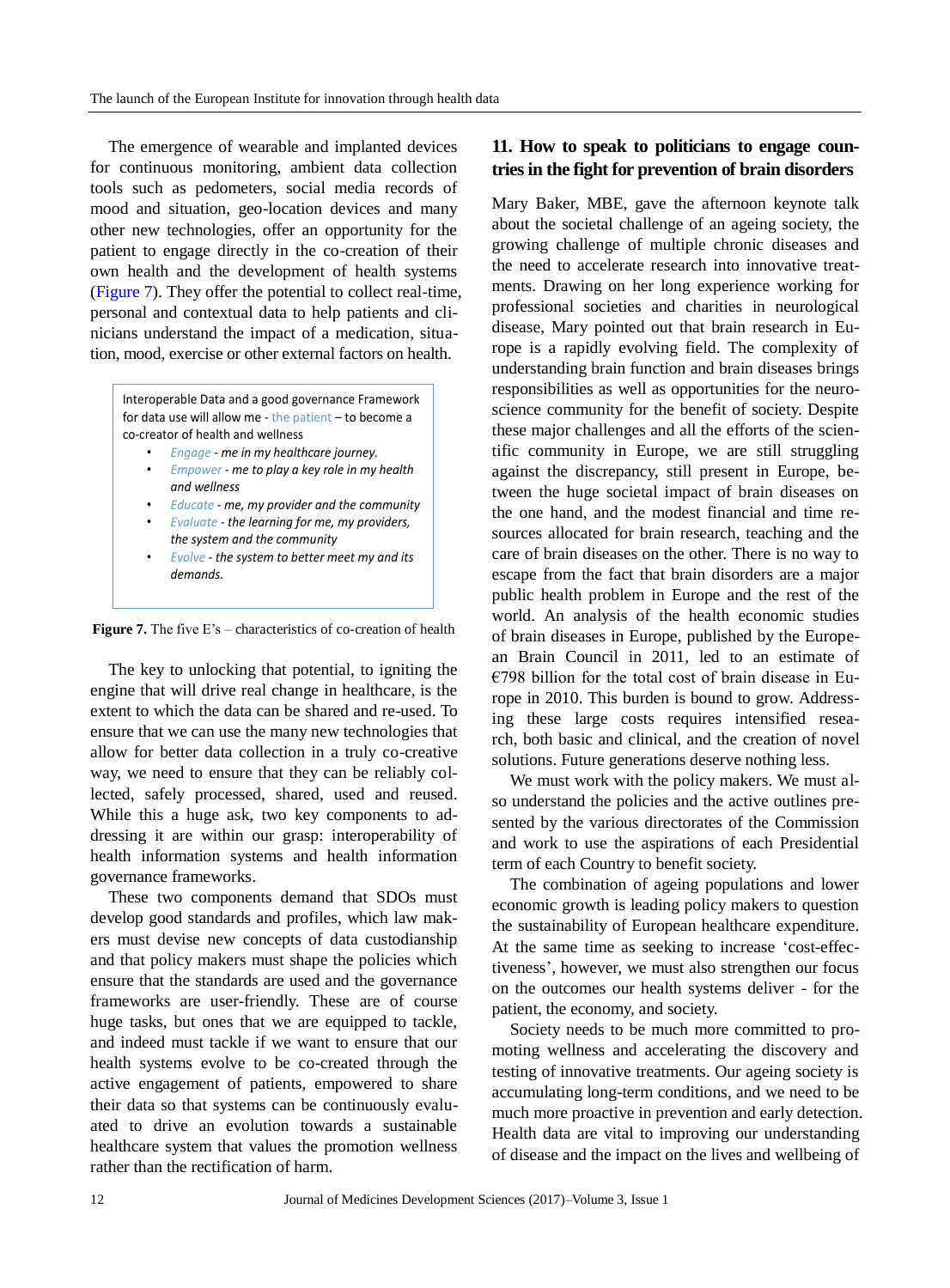patients. Society needs to better trust the security measures that can nowadays be applied to protect privacy, and to recognise the balance in proportionality between safeguarding health data and putting health data to good use.

#### **Conclusion**

*i*~HD has been established as a European not for profit body, registered in Belgium through Royal Assent. It is governed by its member stakeholders, public and private, through an elected Board and officers. It is being financed by a mixture of membership subscriptions, and will in the future add income from fees from providing services such as certification and accreditation, specific project grants and other income from education, training and expert advisory roles.

*i*~HD will continue to work on the development of best practices to promote a trustworthy ecosystem for reusing health data for research, and the adoption of standards for high quality and interoperable health data. *i*~HD will also be working with patient associations to understand their views on societally acceptable ways to scale up learning from health data, and how such learning can also ensure patient involvement and empowerment.

#### **Conflict of Interest and Funding**

No conflict of interest was reported by the authors.

#### **Author contributions**

All authors were speakers at the conference. Dipak Kalra and Georges De Moor were also responsible for the scientific organisation and content of the conference.

#### **Acknowledgements**

The *i*~HD Inaugural Conference was kindly hosted by the Assistance Publique - Hôpitaux de Paris & UPMC (Sorbonne Université), organised by *i*~HD, EuroRec and RAMIT, and sponsored by Sanofi and AstraZeneca, two EFPIA members.

#### **References**

<span id="page-12-0"></span>1. Adoption of Electronic Health Record Systems among U.S. Non-Federal Acute Care Hospitals: 2008-2015. ONC Data Brief 35, May, 2016, viewed 8 September, 2016.

[http://dashboard.healthit.gov/evaluations/data-briefs/non-](http://dashboard.healthit.gov/evaluations/data-briefs/non-%20federal-acute-care-hospital-ehr-adoption-2008-2015.php)

[federal-acute-care-hospital-ehr-adoption-2008-2015.php](http://dashboard.healthit.gov/evaluations/data-briefs/non-%20federal-acute-care-hospital-ehr-adoption-2008-2015.php)

- <span id="page-12-1"></span>2. Jha A K, Doolan D, Grandt D, *et al.* 2008, The use of health information technology in seven nations. *International Journal of Medical Informatics,* 77 (12): 848–54. <https://doi.org/10.1016/j.ijmedinf.2008.06.007>
- <span id="page-12-2"></span>3. Kalra D, 2011, Health informatics 3.0. *Yearbook of Medical Informatics*, 6 (1): 8–14.
- <span id="page-12-3"></span>4. Kalra D, 2015, Big Data: Opportunities for Healthcare Organisations. *HealthManagement.org*, 25 (4): 302– 303.
- <span id="page-12-4"></span>5. Medication Error Reports, n.d., viewed 8 September, 2016. [http://www.fda.gov/Drugs/DrugSafety/MedicationErrors/](http://www.fda.gov/Drugs/DrugSafety/MedicationErrors/ucm080629.htm) [ucm080629.htm](http://www.fda.gov/Drugs/DrugSafety/MedicationErrors/ucm080629.htm)
- <span id="page-12-5"></span>6. Sertkaya A, Birkenbach A, Berlind A, *et al.* 2014, Examination of Clinical Trial Costs and Barriers for Drug Development. *Eastern Research Group Inc*., Lexington, MA 02421, viewed 8 September, 2016.

<span id="page-12-6"></span>[https://aspe.hhs.gov/sites/default/files/pdf/77166/rpt\\_erg.pdf](https://aspe.hhs.gov/sites/default/files/pdf/77166/rpt_erg.pdf)

7. De Moor G, Sundgren M, Kalra D, *et al.* 2015, Using electronic health records for clinical research: The case of the EHR4CR project. *Journal of Biomedical Informatics,* 53: 162–173.

<https://doi.org/10.1016/j.jbi.2014.10.006>

<span id="page-12-7"></span>8. Beresniak A, Schmidt A, Proeve J, *et al.* 2016, Cost-benefit assessment of using electronic health records data for clinical research versus current practices: Contribution of the Electronic Health Records for Clinical Research (EH-R4CR) European Project. *Contemporary clinical trials,* 46: 85–91.

<https://doi.org/10.1016/j.cct.2015.11.011>

- <span id="page-12-8"></span>9. Achey M A, Beck C A, Beran D B, *et al*. 2015, A randomized controlled trial of telemedicine for Parkinson disease (Connect. Parkinson) in the United States: Interim assessment of investigator and participant experiences. *Movement Disorders,* 30: S64–S64.
- <span id="page-12-9"></span>10. Groves P, Kayyali B, Knott D, *et al*. 2013, The Big Data Revolution in Healthcare. *Center for US Health System Reform, Business Technology Office, McKinsey and Co.* 2013, viewed 8 September, 2016.

[http://www.mckinsey.com/~/media/mckinsey/industries/h](http://www.mckinsey.com/~/media/mckinsey/industries/healthcare%20systems%20and%20services/our%20insights/%20the%20big%20data%20revolution%20in%20us%20health%20care/the_big_data_revolution_in_healthcare.ashx) [ealthcare systems%20and%20services/our%20insights/](http://www.mckinsey.com/~/media/mckinsey/industries/healthcare%20systems%20and%20services/our%20insights/%20the%20big%20data%20revolution%20in%20us%20health%20care/the_big_data_revolution_in_healthcare.ashx) [the%20big%20data%20revolution%20in%20us%20healt](http://www.mckinsey.com/~/media/mckinsey/industries/healthcare%20systems%20and%20services/our%20insights/%20the%20big%20data%20revolution%20in%20us%20health%20care/the_big_data_revolution_in_healthcare.ashx) [h%20care/the\\_big\\_data\\_revolution\\_in\\_healthcare.ashx](http://www.mckinsey.com/~/media/mckinsey/industries/healthcare%20systems%20and%20services/our%20insights/%20the%20big%20data%20revolution%20in%20us%20health%20care/the_big_data_revolution_in_healthcare.ashx)

- <span id="page-12-10"></span>11. van Staa T P, Ben G, Iain B, *et al*. 2016, Big health data: The need to earn public trust. *BMJ,* 354: i3636
- <span id="page-12-11"></span>12. Kalra D, Stroetmann V, Sundgren M, *et al.* 2016, The European Institute for Innovation through Health Data. *Learning Health Systems,* 1: 1–8. <http://dx.doi.org/10.1002/lrh2.10008>
- <span id="page-12-12"></span>13. Coorevits P, Sundgren M, Klein G O, *et al.* 2013, Electronic health records: New opportunities for clinical research. *J Intern Med,* 274(6): 547–60. <http://dx.doi.org/10.1111/joim.12119>